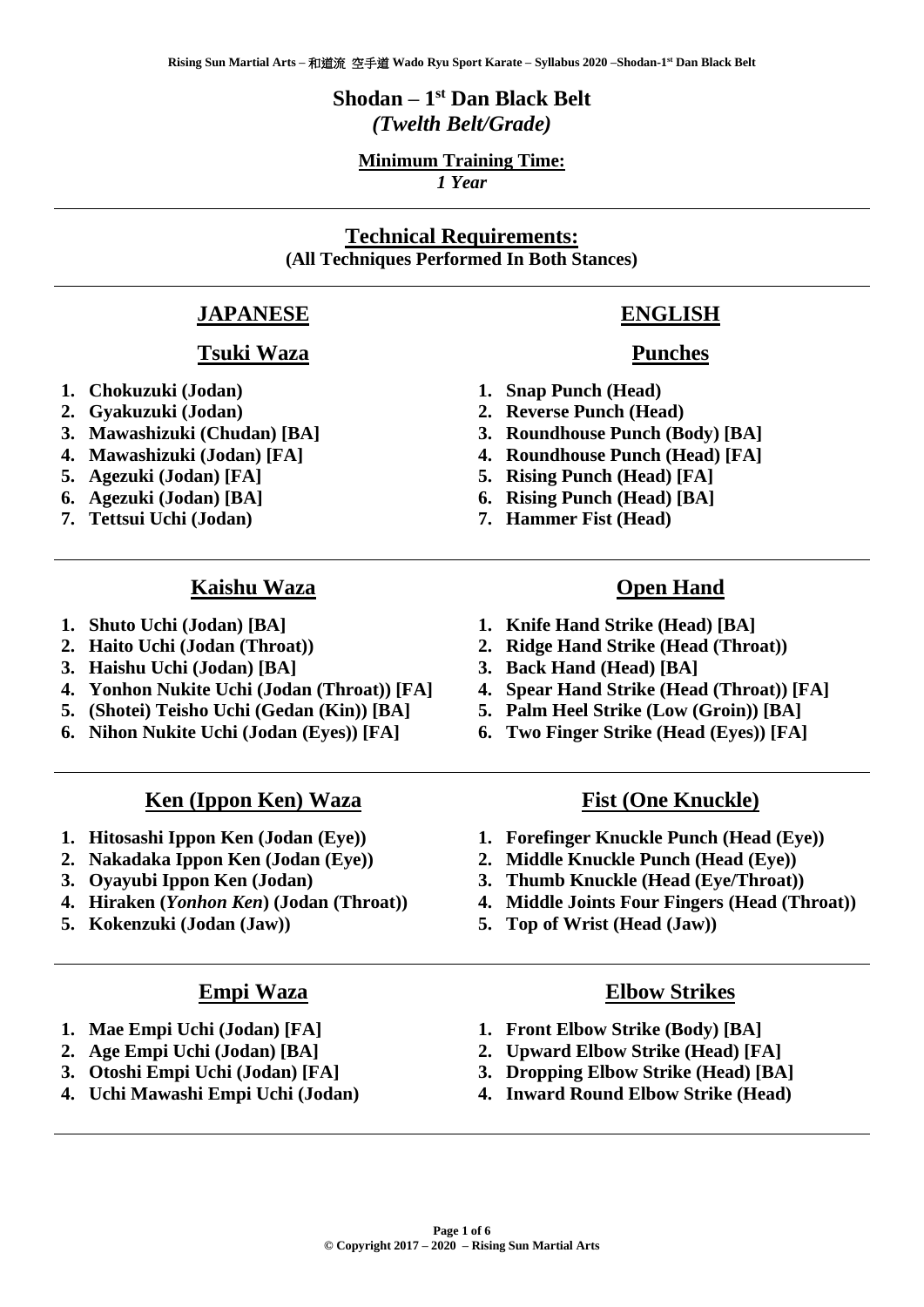#### **Ude Waza**

**Keri Waza**

**1. Naiwan Uchi (Jodan)**

**1. Inner Forearm Strike (Head)**

- **1. Mawashigeri (Jodan) [FL]**
- **2. Yokogeri (Jodan) [FL]**
- **3. Ashi Barai [FL/BL]**
- **4. Ushirogeri (Gedan)**
- **5. Josokutei Mawashigeri (Jodan) [FL]**
- **6. Uchi Mikazukigeri (Jodan) [FL]**
- **7. Soto Mikazukigeri (Jodan) [BL]**
- **8. Tobi Mawashigeri (Jodan) [FL]**
- **9. Tobi Ushirogeri (Jodan)**

#### **Uke Waza**

- **1. Sukui Uke**
- **– Gyakuzuki (Chudan)**
- **2. Gedan Barai**
	- **– Gyakuzuki (Chudan)**

#### **Renraku Waza**

- **1. Chokuzuki (Jodan)**
	- **– Yokogeri (Chudan) [FL]**
	- **– Uraken (Jodan) [FA]**
	- **– Ushirogeri (Chudan)**
- **2. Uraken (Jodan) [FA]**
	- **– Gyakuzuki (Chudan) [BA]**
	- **– Tobi Maegeri (Jodan) [FL]**
	- **– Tobi Ushirogeri (Jodan) [BL]**
- **3. Surikomi Yokogeri (Chudan)** 
	- **– Ushirogeri (Chudan)**
	- **– Uraken (Jodan) [FA]**
	- **– Mawashizuki (Jodan) [BA]**
	- **– Tobi Mawashigeri (Jodan) [BL]**
- **4. Uchi Mawashi Empi Uchi (Jodan) – Ura Mawashigeri (Jodan) [FL]**
	- **/ Yokogeri (Jodan) [FL]**
	- **– Chokuzuki (Jodan)**
	- **– Haito Uchi (Jodan) [BA**
- **5. Maegeri (Gedan (Hiza)) [FL]**
	- **– Hizageri (Chudan) [BL]**
	- **– Otoshi Empi Uchi (Jodan) [FA]**
	- **– Ushirogeri (Jodan)**

# **Kicks**

- **1. Roundhouse Kick (Head) [FL]**
- **2. Side Kick (Head) [FL]**
- **3. Foot Sweep [FL/BL]**
- **4. Back Kick (Knee/Groin)**
- **5. Ball of Foot Roundhouse Kick (Head) [FL]**
- **6. Inside Crescent Kick (Head) [FL]**
- **7. Outside Crescent Kick (Head) [BL]**
- **8. Jumping Roundhouse Kick (Head)[FL]**
- **9. Jumping Back Kick (Head)**

#### **Blocks**

- **1. Scooping Block**
	- **– Reverse Punch (Body)**
- **2. Downward Block**
	- **– Reverse Punch (Body)**

#### **Combination Techniques**

- **1. Snap Punch (Head)**
	- **– Side Kick (Body) [FL]**
	- **– Back Fist (Head) [FA]**
	- **– Back Kick (Body)**
- **2. Back Fist (Head) [FA]**
	- **– Reverse Punch (Body) [BA]**
	- **– Jump Front Kick (Head) [FL]**
	- **– Jump Back Kick (Head) [BL]**
- **3. One Step Side Kick (Body)**
	- **– Back Kick (Body)**
	- **– Back Fist (Head) [FA]**
	- **– Roundhouse Punch (Head) [BA]**
	- **– Jump Roundhouse Kick (Head) [BL]**
- **4. Inward Elbow Strike (Head) [FA]** 
	- **– Hook Kick (Head) [FL]**
	- **/ Side Kick (Head) [FL]**
	- **– Snap Punch Head**
	- **– Ridge Hand Strike (Head) [BA]**
- **5. Front Kick (Low (Knee)) [Fl]**
	- **– Knee Strike (Body) [BL]**
	- **– Dropping Elbow Strike (Head) [FA]**
	- **– Back Kick (Head)**

# **Arm Strikes**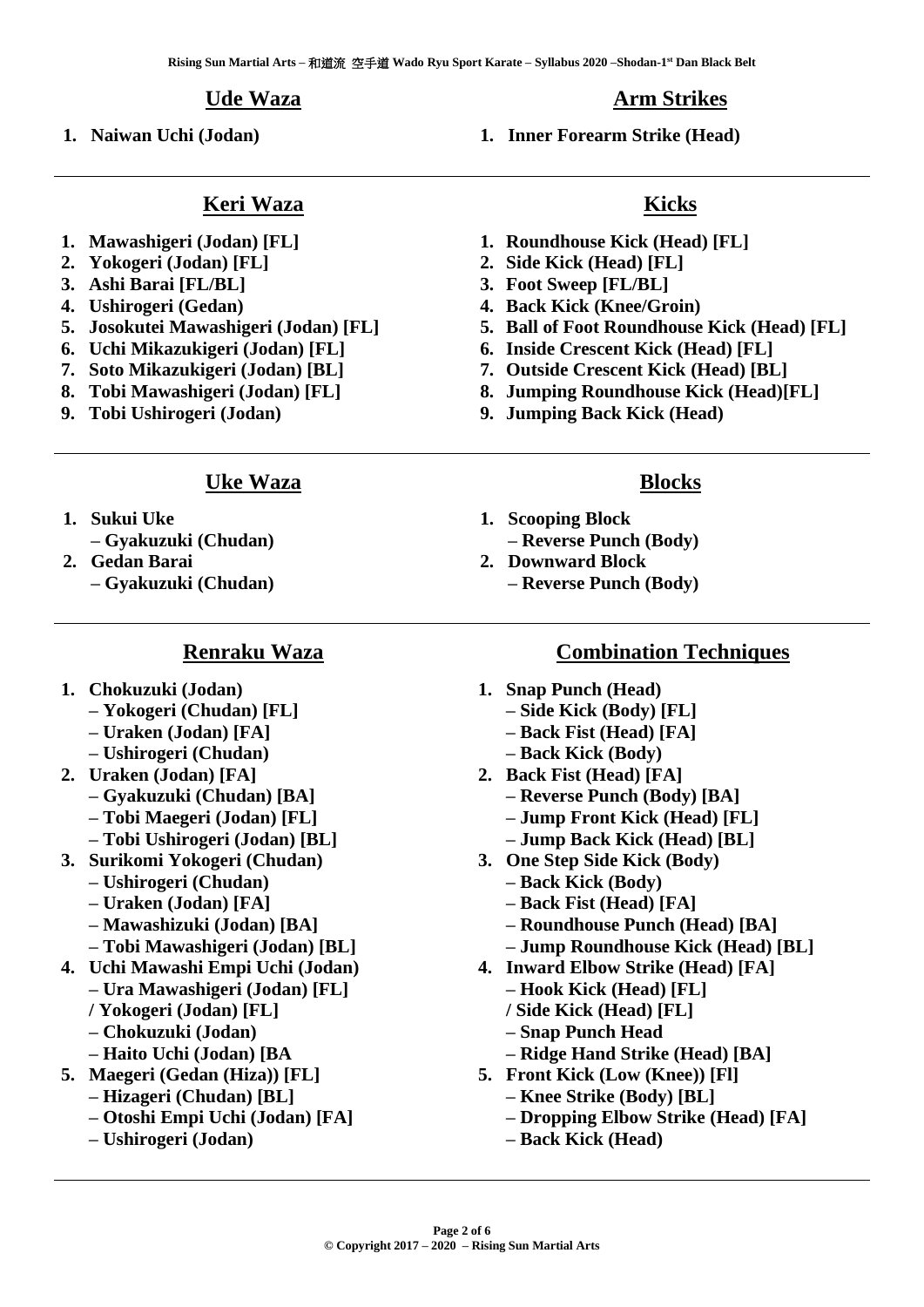#### **Sanbon Gumite**

**(***Pairs***)**

- **1. Chudan Uchi Uke – Empi**
- **2. Chudan Soto Uke** 
	- **– Maegeri**
	- **– Gyakuzuki**
- **3. Chudan Uchi Uke – Kansetsu Waza**
- **4. Chudan Soto Uke – Kansetsu Waza**
- **5. Jodan Uke Ipponme**
- **6. Jodan Uke Nihonme**

# **3 Step Fighting**

#### **(***Pairs***)**

- **1. Inside Body Block – Elbow Strike**
- **2. Outside Body Block** 
	- **– Front Kick**
- **– Reverse Punch 3. Inside Body Block**
- **– Arm Lock**
- **4. Outside Body Block – Arm Lock**
- **5. Head Block Number One**
- **6. Head Block Number Two**

# **Kihon (Yakusoku) Kumite**

**(***Pairs***)**

- **1. Kihon Kumite Ipponme**
- **2. Kihon Kumite Nihonme**
- **3. Kihon Kumite Sanbonme**
	- **Kata**
- **1. Pinan Nidan**
- **2. Pinan Shodan**
- **3. Pinan Sandan**
- **4. Pinan Yo(n)dan**
- **5. Pinan Godan**
- **6. Kushanku**
- **7. Naihanchi**
- **8. Chinto**
- **9. Seishan**

### **Kata Bunkai**

**(***Pairs***)**

- 
- **3. Peaceful Mind Three**
- **4. Peaceful Mind Four**
- **5. Peaceful Mind Five**
- **6. (Chinese Diplomat) / Viewing the Sky**
- 
- **8. Fighting to the East**
- **9. 13 Hands**

# **Kata Application**

**(***Pairs***)**

**Appropriate application for Kata of Grading Instructors Choice**

- **1. Pinan Nidan**
- **2. Pinan Shodan**
- **3. Pinan Sandan**
- **4. Pinan Yo(n)Dan**
- **5. Pinan Godan**
- **6. Kushanku**
- **7. Naihanchi**
- **8. Chinto**
- **9. Seishan**
- **1. Peaceful Mind Two**
- **2. Peaceful Mind One**
- **3. Peaceful Mind Three**
- **4. Peaceful Mind Four**
- **5. Peaceful Mind Five**
- **6. (Chinese Diplomat) / Viewing The Sky**
- **7. Iron Horse**
- **8. Fighting To The East**
- **9. 13 Hands**

# **Basic Sparring**

**(***Pairs***)**

- **1. Basic Sparring One**
- **2. Basic Sparring Two**
- **3. Basic Sparring Three**

## **Forms**

- **1. Peaceful Mind Two**
- **2. Peaceful Mind One**
- 
- 
- 
- 
- **7. Iron Horse**
- 
-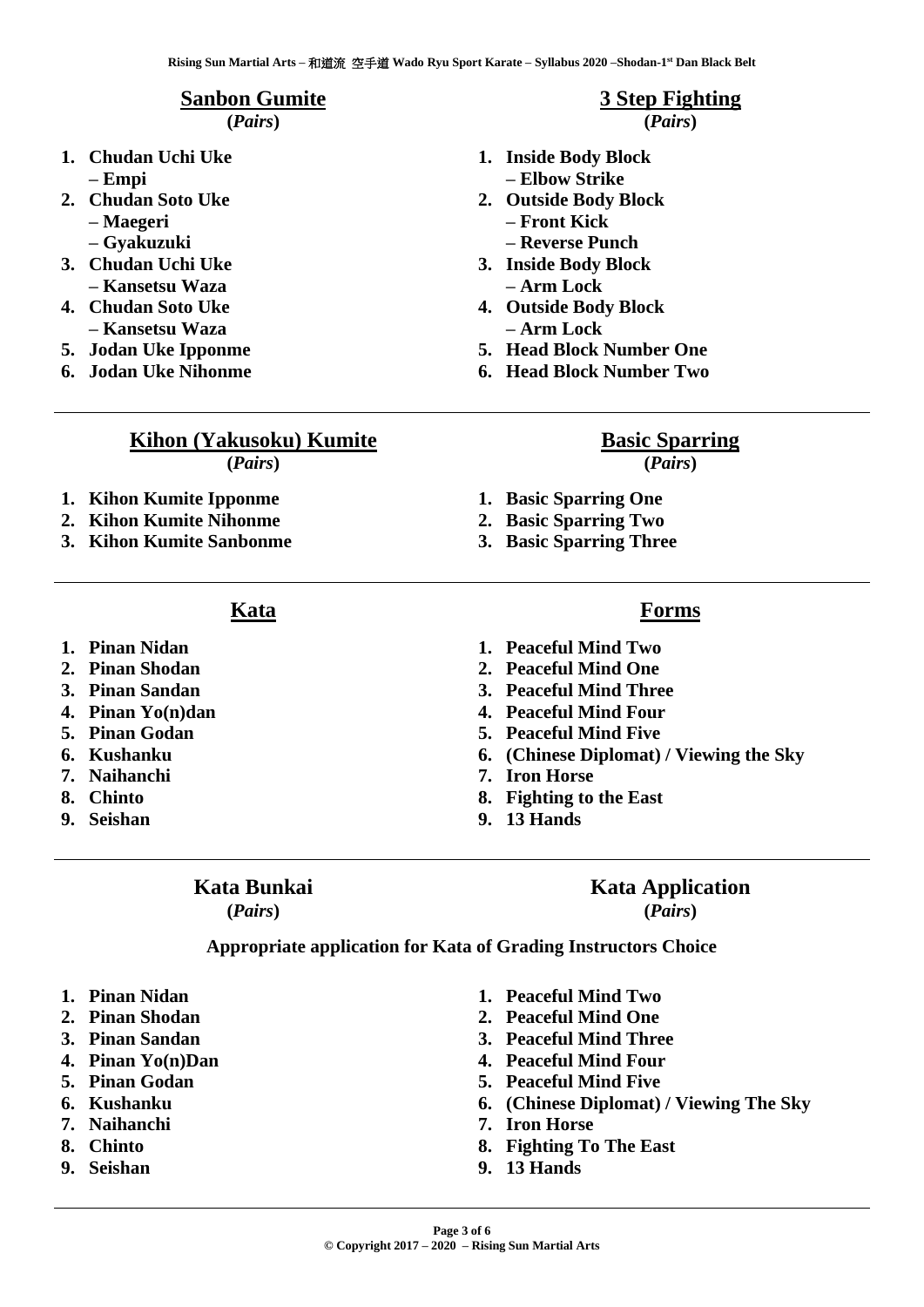# **Traditional**

- **1. Tobikomizuki (Jodan)**
- **2. Nagashizuki (Jodan)**
- **1. Junzuki (Chudan) – Mawatte Jodan Uke**
- **2. Kette Junzuki (Chudan) – Mawatte Jodan Uke**
- **3. Junzuki No Tsukkomi (Jodan) – Mawatte Jodan Uke**
- **4. Kette Junzuki No Tsukkomi (Jodan) – Mawatte Jodan Uke**
- **5. Gyakuzuki (Chudan) – Mawatte Gedan Barai**
- **6. Kette Gyakuzuki (Chudan) – Mawatte Gedan Barai**
- **7. Gyakuzuki No Tsukkomi (Kin) – Mawatte Gedan Barai**
- **8. Kette Gyakuzuki No Tsukkomi (Kin) – Mawatte Gedan Barai**
- **1. Shuto Uke (Mahanmi Nekoashi Dachi)**
- **2. Moroto Uke (Mahanmi Nekoashi Dachi)**
- **1. Sliding Snap Punch (Head)**
- **2. Sliding Twisting Snap Punch (Head)**
- **1. Lunge Punch (Body) – Turn Rising Head Block**
- **2. Kick Lunge Punch (Body) – Turn Rising Head Block**
- **3. Leaning Lunge Punch (Head) – Turn Rising Head Block**
- **4. Kick Leaning Lunge Punch (Head) – Turn Rising Head Block**
- **5. Reverse Punch (Body) – Turn Downward Block**
- **6. Kick Reverse Punch (Body) – Turn Downward Block**
- **7. Leaning Reverse Punch (Groin) – Turn Downward Block**
- **8. Kick Leaning Reverse Punch (Groin) – Turn Downward Block**
- **1. Knife Hand Block (Side Cat Stance)**
- **2. Double Forearm Block (Side Cat Stance)**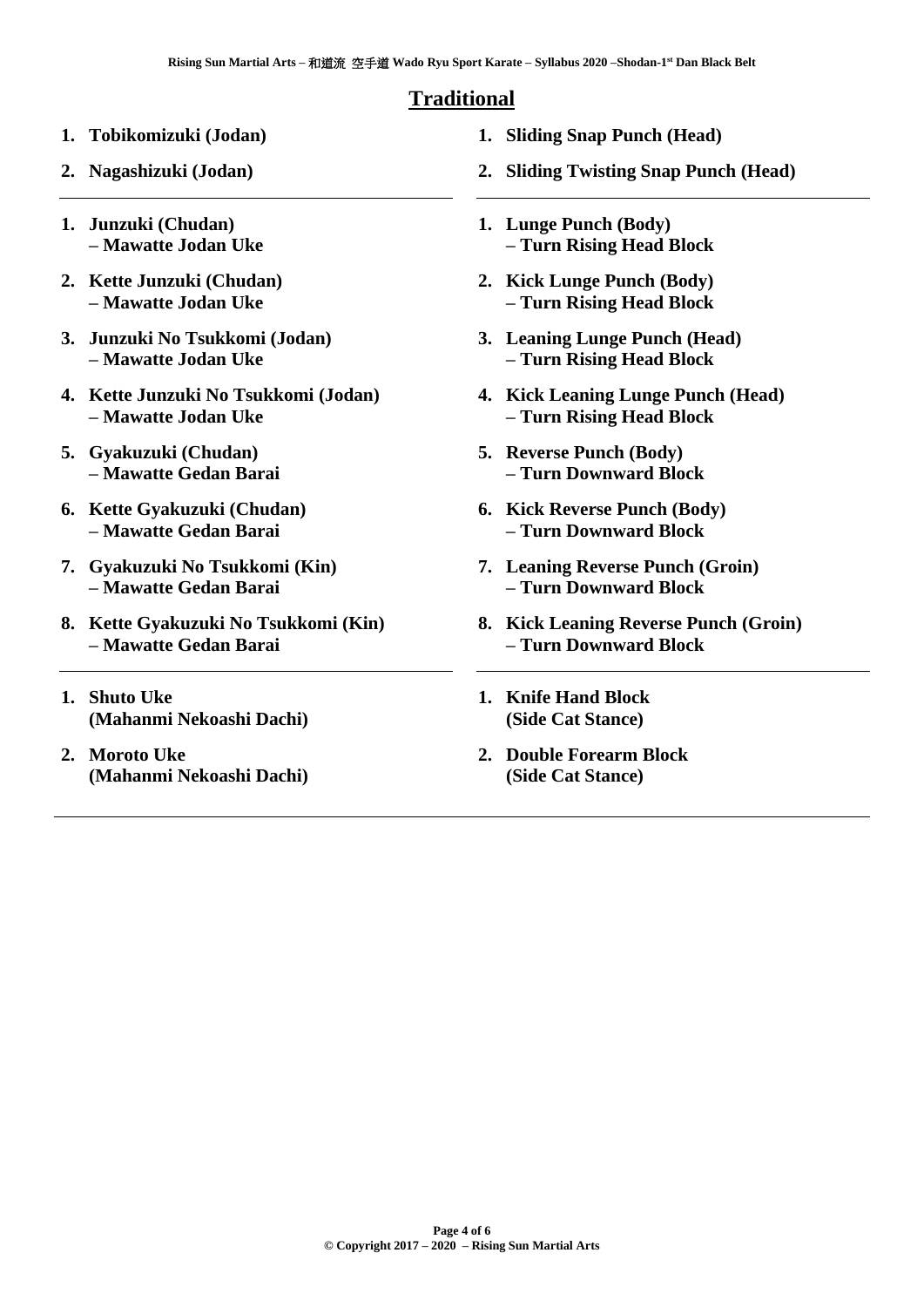#### **Additional Techniques**

**Jiyu Kumite (***Light Contact With Protective Equipment***) (5** *X 3 Minutes***)**

> **Makiwara (5** *X 3 Minutes***)**

**Goshin Jutsu (***X 9***) (***4***)** *Single Attacker (3) Two Attackers* **(***2***)** *Multiple Attackers*

**Freestyle Tanto Dori (***X 3***)** *(Free Choice)*

**Wado Tanto Dori (***X 1***)** *(Free Choice)*

> **Wado Idori (***X 1***)** *(Free Choice)*

**Kansetsu Waza (***X 1***)** *(Free Choice)*

**(Gyaku)Nage Waza (***X 1***)** *(Free Choice)*

> **Taoshi Waza (***X 1***)** *(Free Choice)*

**Sparring (***Light Contact With Protective Equipment***) (5** *X 3 Minutes***)** 

> **Pad Work (5** *X 3 Minutes***)**

**Self Defence (***X 9***) (***4***)** *Single Attacker (3) Two Attackers* **(***2***)** *Multiple Attackers*

**Freestyle Knife Defence (***X 3***)** *(Free Choice)*

**Wado Knife Defence (***X 1***)** *(Free Choice)*

**Wado Kneeling Defence (***X 1***)** *(Free Choice)*

**Joint Lock Technique (***X 1***)** *(Free Choice)*

**Throwing Techniqe (***X 1***)** *(Free Choice)*

**Take-Down Techniques (***X 1***)** *(Free Choice)*